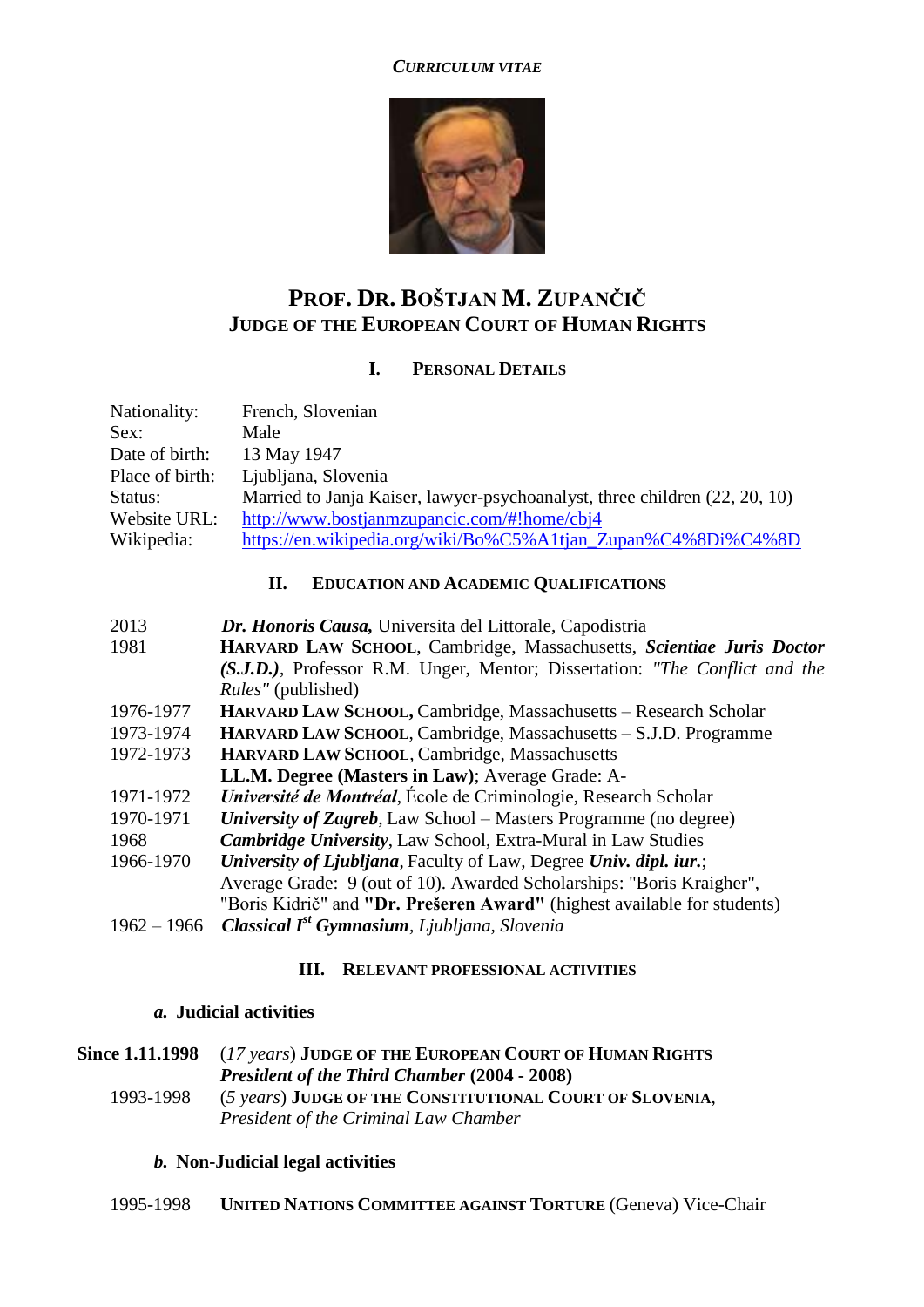| 1993      | <b>China University of Law and Public Policy – Visiting Professor</b>     |
|-----------|---------------------------------------------------------------------------|
| 1989-1992 | University of Ljubljana, First Vice-President (for academic affairs)      |
| 1986-1998 | University of Ljubljana, Law School – Full Professor of Law (1989)        |
| 1983-1985 | Athens University $\&$ Temple University – Joint Summer Programmes        |
| 1982-1986 | Seton Hall University, Law School, Full Professor of Law (1985)           |
| 1981      | <b>Fordham University, School of Law – Associate Professor of Law</b>     |
| 1980-1981 | <b>Seton Hall University, Law School – Distinguished Professor of Law</b> |
| 1980      | <b>Iowa University, College of Law - Associate Professor of Law</b>       |
| 1979      | <b>Supreme Court</b> of Slovenia – Clerking                               |
| 1977-1979 | <b>New York Law School – Assistant Professor of Law</b>                   |
| 1976      | <b>Circuit Court</b> of Ljubljana – Clerking                              |
| 1975-1976 | University of Ljubljana, Law School – Assistant Professor of Law          |
| 1974-1975 | <b>Yugoslav Army</b> – Honorary Discharge                                 |
| 1970-1974 | University of Ljubljana – Assistant Professor                             |

# **Memberships**

- Editorial Board of "REVUS," European Constitutionality Review, Ljubljana
- "*Society for the Reform of Criminal Law*", Vancouver, Canada
- Editorial Board of "*Dignitas*", Ljubljana
- Editorial Board of *"Revija 2000"*, Ljubljana
- International Editorial Board of "*Pravni Vjesnik*", Osijek, Croatia
- Advisory Board of *"Nottingham Law Journal"*, United Kingdom
- Scientific Advisory Board of "*European Journal of Law Reform"*, Utrecht, The Netherlands
- Scientific Committee of "*Analele Universităţii Bucureşti, Seria Drept"*, Bucharest, Romania

# **Lecturing**

- *Chong Qing University of Law and Public Policy***,** China, 1994
- *China University of Law and Public Policy, Beijing,* 1994
- *University of Cardiff*, Wales, U.K., 1995
- *Harvard Law School***,** Cambridge (USA), 1995, 1998; Lecture: *The Universality of Autonomous Legal Reasoning: Revolutionary Developments in the European Court of Human Rights in Strasbourg*, April 2005
- *University of Beijing*, 1997
- *Gong An University, Beijing,* 1997
- *Central European University*, Budapest, 1997: *The Individual Citizen versus the State*, June 2004
- *University of Zagreb*, 1997, 2006, 2010
- Lectures to Slovene Judges and Lawyers, 1997, 1998, 1999, 2000, 2004, 2006, 2010, 2013, 2014, 2015
- *International Association for the Protection of Human Rights*, Cyprus, 1999; '*Fair Trial' in Times of Terrorism*, October 2003
- **University of Washington, Seattle,** 1999
- *University of British Columbia***, Vancouver,** 1999
- *Université de Paris XIII***,** autumn 1999, spring and autumn 2000, autumn 2003, spring 2007
- *Amnesty International*, Ljubljana, autumn 2000
- *International Association of Constitutional Law*, *French Senate*, Paris, spring 2001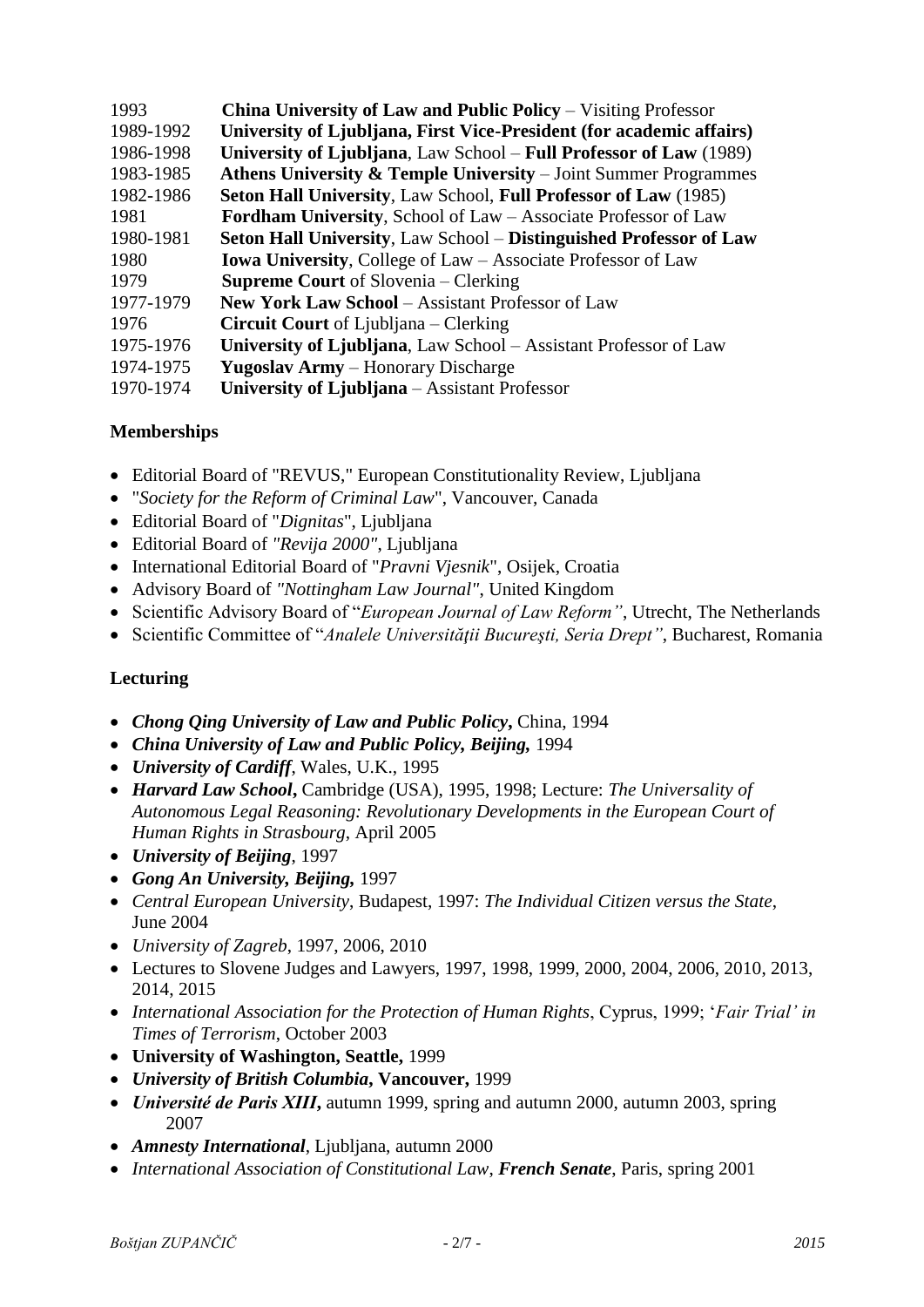- Seminar on the Jurisprudence of the European Court of Human Rights, *Izmir (Turkey) Bar Association***,** September 2001
- *OSCE*, Warsaw, key speaker, spring 2002
- Lectures to judges in Kiev (Ukraine), spring 2002
- *University of Auvergne*, autumn 2002
- *Université de Paris I (Panthéon-Sorbonne)*, autumn 2002
- Judge at the *"Philip C. Jessup International Law Moot Court Competition," Moscow,* Russian Federation, February 2003
- *University of Sienna (Italy)*, Sovereignty in the Context of Human Rights, May 2003
- *Association of Lawyers, Coimbra (Portugal)***,** Special Investigative Means and Human Rights in the Jurisprudence of the European Court of Human Rights, November 2003
- *Institut des Hautes Études Européennes de Strasbourg*, La Cour européenne des Droits de l'Homme : les techniques d'interprétation de ses jugements, January 2004
- Human Rights Research and Practice Centre of the *Union of Turkish Bar Associations*, Ankara (Turkey), *On the Interpretation of Legal Precedents and of the Judgments of the European Court of Human Rights*, February 2004
- *Constitutional Court of Slovenia***,** April and December 2004, November 2005, 2012, 2013, 2014 [\(source\)](http://www.us-rs.si/en/news/headlines/official-visit-of-dr-bostjan-m-zupancic-judge-of-t/)
- *Association for International Criminal Law*, Lecture on the ECHR, Tara, Serbia-Montenegro, May 2004
- *OSCE* **Conference**, Keynote Address *"On Tolerance,"* Brussels, 2004 [\(source\)](http://www.osce.org/cio/36934?download=true)
- International Conference *"The Position of Constitutional Courts following Integration into the European Union"*, Bled, Slovenia, September-October 2004 (participation only)
- *Association internationale de droit constitutionnel*, Round-Table on the Interpretation of the Constitution, Bordeaux, October 2004
- *Institut des Hautes Études Européennes de Strasbourg*, March 2005
- *Institut international des droits de l'homme***, Strasbourg,** *Philosophical Fundamentals of Human Rights*, July 2005
- *Université de Nanterre (Paris X)***,** *Objective and Subjective Judicial Constraints*, October 2005
- *Institut des Sciences Politiques* **(Sciences Po)**, Paris, Professeur Associé in Master de droit économique, *« Droit de la répression – procédure pénale »,* décembre 2005 – février 2006 ;
- *Constitutional Court of Turkey***,** lecture on *Universality of Human Rights*, Ankara, September 2006
- Lecture at the *Law Faculty of Galatasaray University*, Istanbul, September 2006
- Seminar on "*Democracy and social justice: what future for European private law?" Cour de cassation,* **Paris,** 26 January 2007
- Lecture on *"Procedural Guarantees in Criminal Proceedings: common standards in the European Union"*, Relationship of the EU Framework Decision to the ECHR: Towards the Fundamental Principles of Criminal Procedure, *Ministry of Foreign Affairs, Berlin***,** February 2007
- *Faculté de droit, sciences politiques et sociales, Villetaneuse (Paris XIII)***,** Développements récents de la jurisprudence de la Cour européenne des droits de l'homme, Monday 19 March 2007
- Round-Table on the future of the European Court of Human Rights, *Université Robert Schuman, Strasbourg*, 14 April 2007
- Lectures on the European Court of Human Rights to *Slovene Bar Assoc*., Ljubljana, 28 May 2007, 2013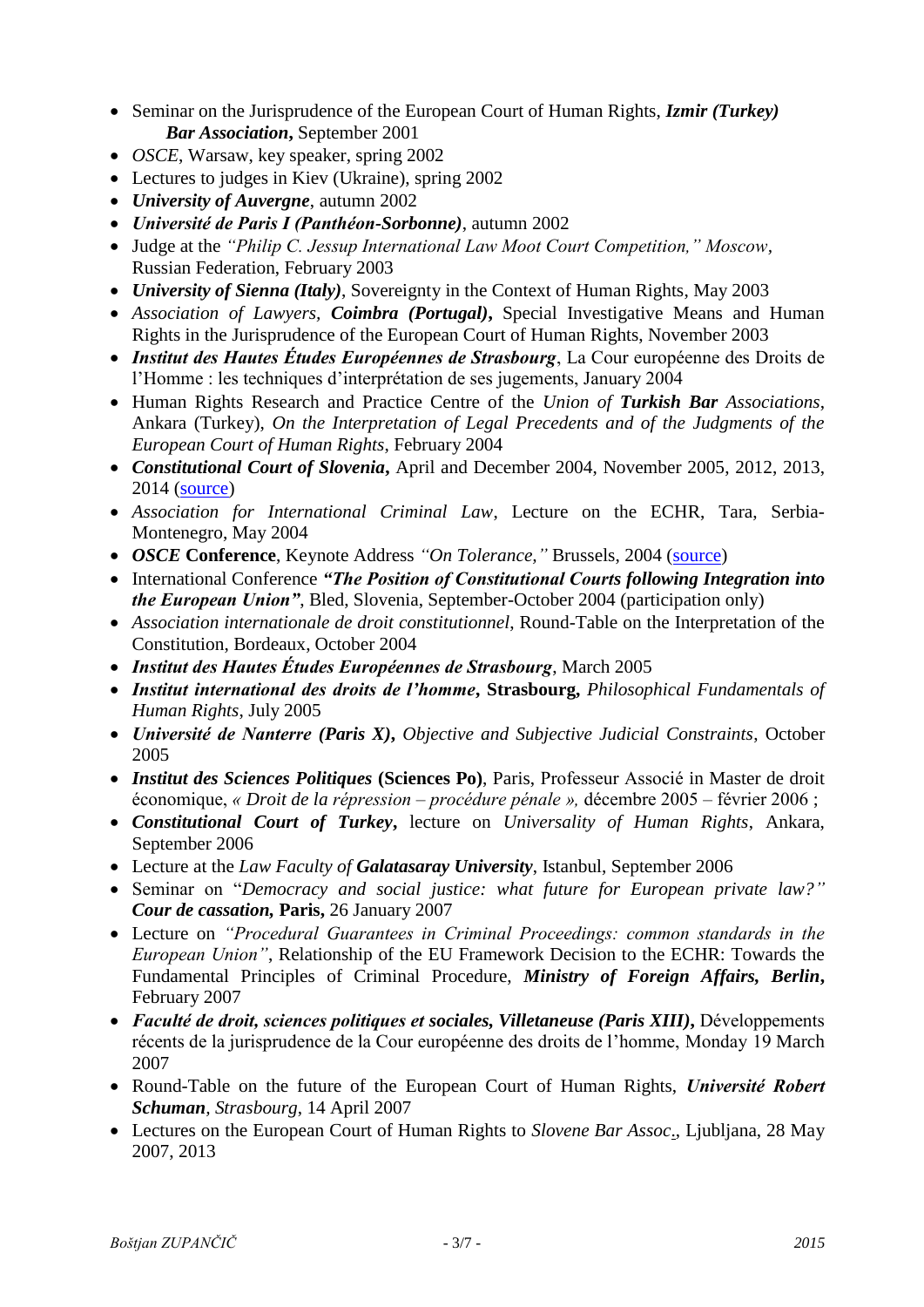- 15<sup>th</sup> Annual Conference on *"The Individual vs. the State Free to Protest: Constituent Power and Street Demonstrations"*, Theories Concerning the Collective Behaviour, *Central European University, Budapest,* June 2007
- *On the Interpretation of Legal Precedents and of the Judgments of the European Court of Human Rights*, lecture to the *Constitutional Court of Georgia, Batumi*, 6-7 July 2007, *Constitutional Court of Azerbaijan, Baku*, 9 July 2007
- *Indiana University School of Law*, Central & Eastern European Law Programme, "Croatia Summer Law Programme", *Human Rights Issues from Central and Eastern European Countries before the ECHR*, Dubrovnik, 26 July – 3 August 2007
- *Institut des Sciences Politiques (Sciences Po),* Paris, lectures on selected cases at the European Court of Human Rights, 2008, 2009, 2010, 2011, 2012, 2013, 2014, 2015, 2016
- *Reykjavik University, School of Law*, lecturing in the course on Legal Theory, 2008 and 2009
- *Sevilla, Spain, Lawyers Association***,** Lecture on Freedom of expression, May 2009
- *Ministry of the Interior*, Slovenia, Lecture on Human Rights, 2009
- *Ministry of Justice, Slovenia, Lecture 2015*
- *Slovenian Bar Association*, Lecture on Normative Integration, 2009
- *European Expertise and Experts Institute, Brussels, Lecture On Causal Nexus [\(source,](http://gb.experts-institute.eu/IMG/pdf/actes_du_colloque_eng.pdf)  [p.10\)](http://gb.experts-institute.eu/IMG/pdf/actes_du_colloque_eng.pdf)*
- *British Institute of International and Comparative Law, 2013, The Right to Privacy and the Freedom of the Press* [\(review\)](http://www.biicl.org/files/6642_event_report_-_23_may_2013.pdf)
- *University of Konstanz, 2015, Lecture on Personality Rights and the Freedom of Expression*
- **European Parliament, Committee on Civil Liberties, Justice and Home Affairs, Lecture on** *the Presumption of Innocence, 2014 [\(source\)](http://www.europarl.europa.eu/meetdocs/2014_2019/documents/libe/dv/hearing_programme_/hearing_programme_en.pdf)*
- $\bullet$

# **IV. ACTIVITIES IN THE FIELD OF HUMAN RIGHTS**

### **JUDGE OF THE EUROPEAN COURT OF HUMAN RIGHTS (SINCE NOVEMBER 1998)** *President of the Third Chamber* **(2004 - 2008)**

- Author, in many leading cases, of numerous separate opinions which were subject of serious academic review (published collectively in *THE OWLETS OF MINERVA, HUMAN RIGHTS IN THE PRACTICE OF THE EUROPEAN COURT OF HUMAN RIGHTS***,** book, Eleven International Publishing, December 2011 [\(source\)](http://media.wix.com/ugd/a060a3_2810c480b93e4df29869a136bdb431c9.pdf); review available [here.](http://journals.cambridge.org/action/displayAbstract?fromPage=online&aid=8881001&fileId=S0020589313000110)
- *MEMBER AND VICE-PRESIDENT, UNITED NATIONS COMMITTEE AGAINST TORTURE (1995- 1998)*
- *Author of many scholarly articles on human and constitutional rights.*
- *Many lectures at different universities and other institutions.*

#### **V. PUBLIC ACTIVITIES**

#### **Public office**

1989-1992 **University of Ljubljana, First Vice-President (for academic affairs)**

#### **VI. PUBLICATIONS OF BOOKS AND OTHER WORKS**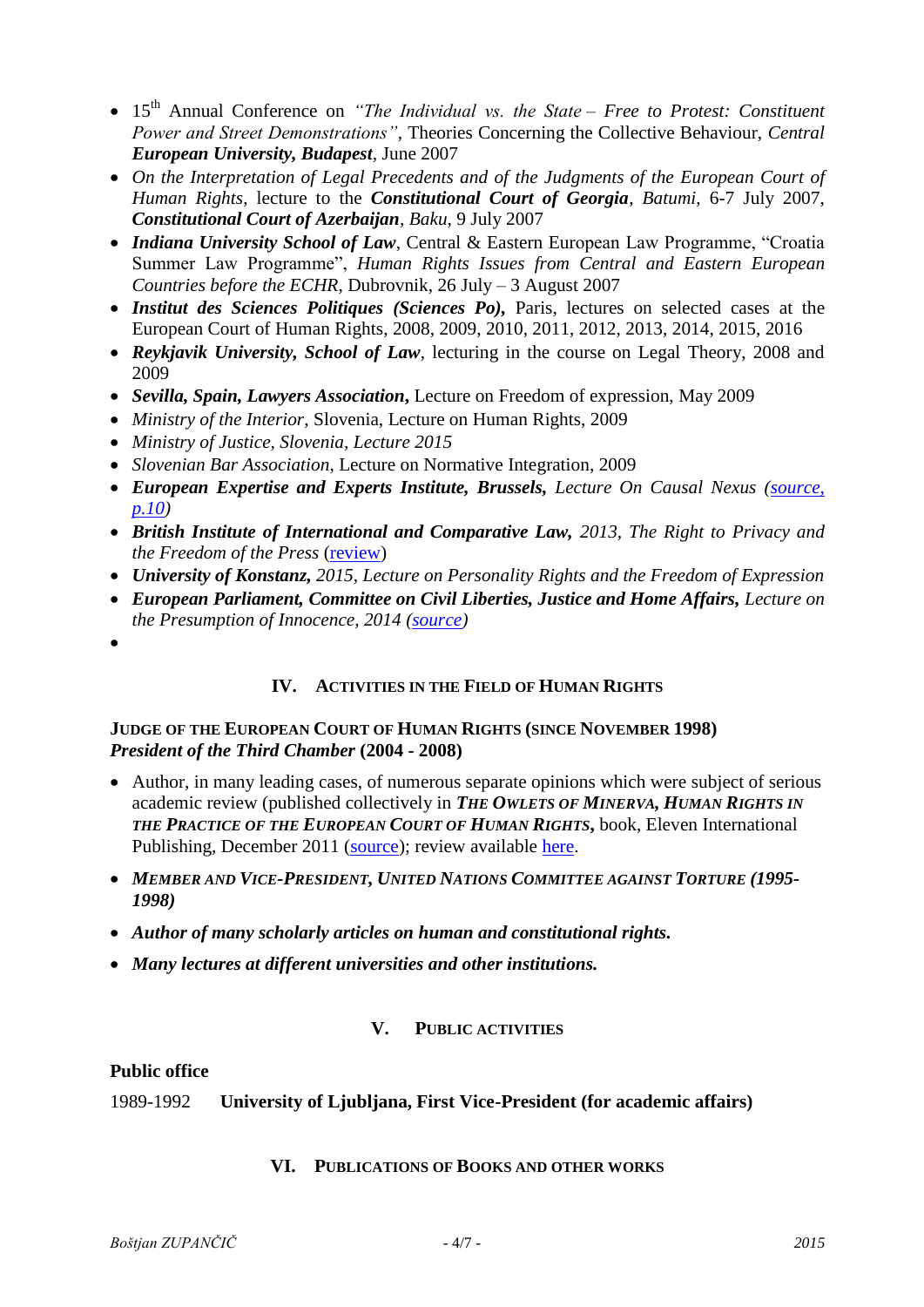# **Shortlist of Articles, Books and Treaties**

- *THE OWL OF MINERVA, ESSAYS ON HUMAN RIGHTS*, book (442 pages), Eleven International Publishing, 2007 [\(source\)](http://media.wix.com/ugd/a060a3_0d0a305fa8bd494280c6339f49898886.pdf)
- *THE OWLETS OF MINERVA, HUMAN RIGHTS IN THE PRACTICE OF THE EUROPEAN COURT OF HUMAN RIGHTS***,** book (552 pages), Eleven International Publishing, 2011 [\(source\)](http://media.wix.com/ugd/a060a3_2810c480b93e4df29869a136bdb431c9.pdf)
- *CHALLENGES OF CONTEMPORARY INTERNATIONAL LAW AND INTERNATIONAL RELATIONS, LIBER AMICORUM IN HONOUR OF ERNEST PETRIČ,* Nova Gorica, 2011, *"An Answer to One Crucial Question of Human Rights – An Epistemological Excursus Informing Jalloh v. Germany and Gäfgen v. Germany Cases at the European Court of Human Rights"*, pp. 451 – 463.
- *Relationship of the EU Framework Decision to the ECHR: Towards the Fundamental Principles of Criminal Procedure*, Ragnarsbók - Fræðirit um mannréttindi, pp. 32-42.
- Co-author: *Relationship of the EU Framework Decision to the ECHR: Towards the fundamental principles of criminal procedure*, pp. 265-271, ERA Forum scripta iuris europaei, vol. 8, number 2, Springer, June 2007
- *The Privilege against Self-incrimination as a Human Right*, Analele Universitatii din Bucuresti, 2007-I (January-March) pp. 1-46
- *On Tolerance*, Theory and Practice of Contemporary International Law, Essays in Honour of Professor Levan Alexidze on the 80<sup>th</sup> Anniversary, Inovacia, Tbilisi, pp. 127-137, 2007
- *On Universality of Human Rights*, the Human Rights. Case-Law of the European Court of Human Rights Journal, The Legal World Publishing House Ltd, in Russian pp. 24-28, in English pp. 76-79, 2007
- *Morality of Virtue vs. Morality of Mere Duty or Why do Penalties Require Legal Process whereas Rewards Do Not*, Human Rights, Liber Amicorum Luzius Wildhaber, Human Rights – Strasbourg Views / Droits de l'homme – Regards de Strasbourg, NP Engel Publisher, Kehl am Rhein, 2007
- *On the Interpretation of Legal Precedents and of the Judgments of the European Court of Human Rights*, Hukuk Fakültesi Dergisi, Galatasaray Üniversitesi, 1/2003, pp. 37-57 (February 2004); Annual of German & European Law, vol. II/III, Berghahn Books, pp. 156- 170, 2006
- *The Privilege against Self-incrimination as a Human Right*, European Journal of Law Reform, vol. 8, n° 1/2 (2006), pp. 15-56
- *On Legal Formalism: the Principle of Legality in Criminal law*, *L'interprétation constitutionnelle*, Dalloz, 2005, pp.61-82 (Round-Table of the Association *internationale de droit constitutionnel* organised on 15 and 16 October 2004 in Bordeaux)
- Interview « *Rugalmasan ítéljük meg a tagállamok mérlegelési jogkörét* », Hungarian journal *Fundamentum* 2005/1
- *International Adjudication and the Internationalisation of Constitutional Law,* 24 (2005) Pravna Praksa pp. I-VIII (in Slovene)
- *The Individual Citizen versus the State Litigation of Constitutional & Human Rights,* 12<sup>th</sup> Annual Conference on "The Individual vs. the State", Central European University, Budapest, June 2004
- *O razlagi sodnih precedensov in sodb ter posebej sodb Evropskega sodišča za človekove pravice*, Revus 2, Revija za evropsko ustavnost, May 2004 (Slovene)
- *Hukuki Emsallerin ve Avrupa Insan Haklari Mahkemesi Kararlarinin Yorumlansmasi*  (Turkish), Hukuk Fakültesi Dergisi, Galatasaray Üniversitesi, 1/2003, pp. 59-78 (February 2004)
- *Eiropas Cilvēktiesību tiesas precedentu un spriedumu interpretācija (Interpretation of Legal Precedents and of the Judgments of the European Court of Human Rights),* Likums un Tiesības, Aprīlis, 6. sējums, nr. 4 (56) 2004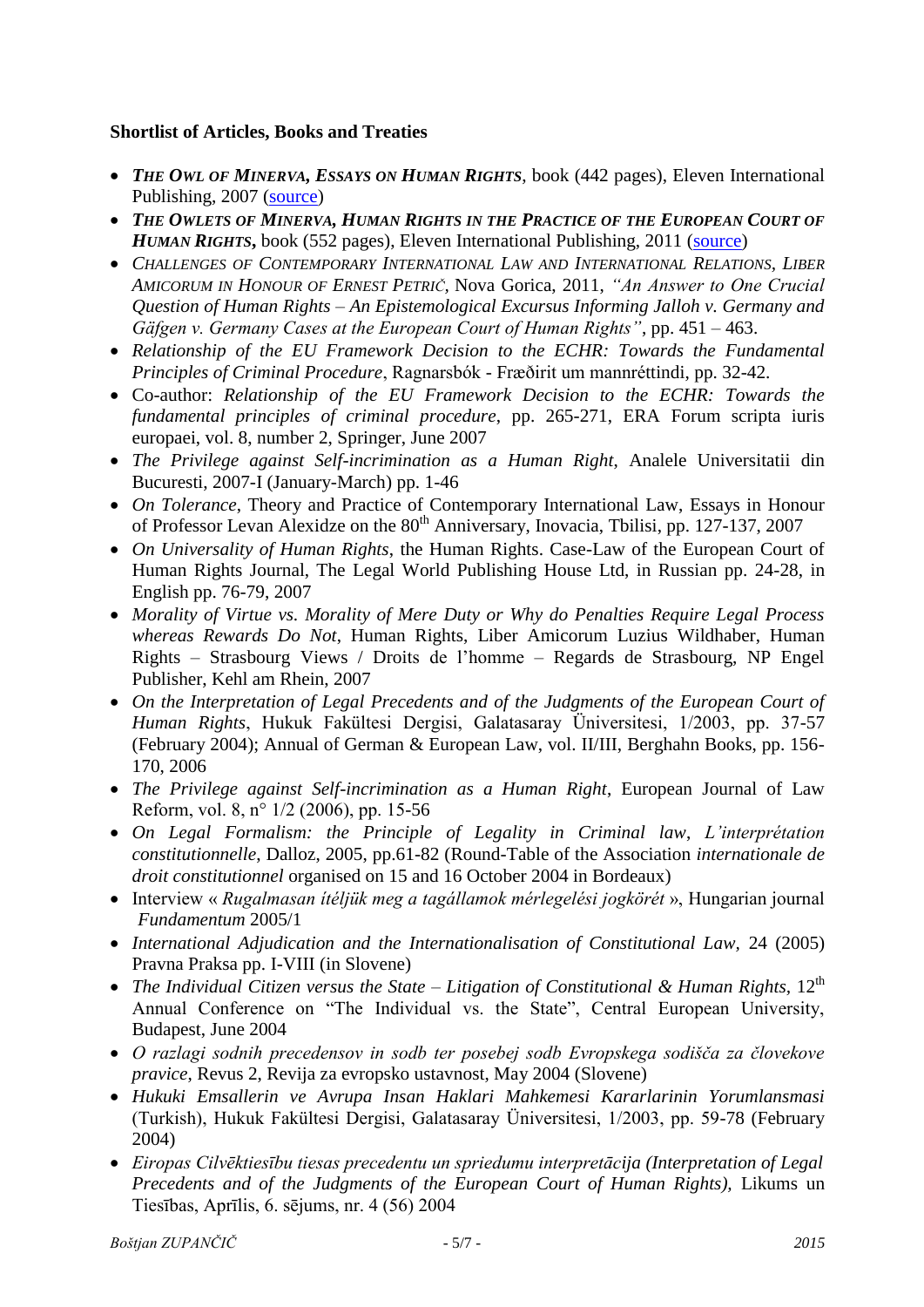- *Kazensko pravo in njegov vpliv na normativno integracijo*, Pravna Praksa, št. 18-19/2004 (Slovene) the English version of the whole paper entitled "*Criminal Law and Its Influence Upon Normative Integration"*, available: <http://id.erudit.org/revue/ac/1974/v7/n1/017031ar.pdf>
- *Adjudication and the Rule of Law*, European Journal of Law Reform, Vol. V, No. 1/2, 2003, pp. 23-126.
- The Constitutional Law Making Constitutional Law and the Jurisprudence of the *European Court of Human Rights: An Attempt at a Synthesis*, Revus 1, Revija za evropsko ustavnost
- *Droit constitutionnel et jurisprudence de la Cour européenne des Droits de l'Homme*, Revue de Justice constitutionnelle Est-Européenne, numéro spécial 2003, L'influence de la jurisprudence de la Cour européenne des Droits de l'Homme sur l'activité des Cours constitutionnelles d'Europe centrale et orientale, November 2002
- *From Combat to Contract: What Does the Constitution Constitute?",* European Journal of Law Reform 59-95, 1999, in Czech Language "Pravnik", 1997; translation and publication in Portuguese in 2001; International Law of XXI Century, To the  $80<sup>th</sup>$  Anniversary of Professor Ivanovich Lukashuk, Editions Прмени « Promeni », Kiev, 2006
- CRIMINAL LAW: A CRITIQUE OF THE IDEOLOGY OF PUNISHMENT, Beijing, 2001 (a book translated and published in Chinese)
- *Droit Constitutionnel et Jurisprudence de la Cour Européenne des Droits de l'Homme*, article in XVI<sup>e</sup> Annuaire International de Justice constitutionnelle, 2000, prof. Louis Favoreu, Ed., Economica, Paris 2001
- *Access to Court*, Nottingham Law Journal, December 2000
- *The Crown and the Criminal: Towards the General Principles of Criminal Procedure*, 9 European Review of Public Law, 11-39, 1997
- CRIMINAL LAW, Seton Hall, 358 pages (Advanced Criminal Law textbook), 1986
- *CRIMINAL PROCEDURE: A Theoretical Vademecum*, Seton Hall, 400 pages (textbook), 1985
- Criminal Responsibility under Mistake of Law: the Real Reasons, 13<sup>th</sup> American Journal of Criminal Law, 37-66, 1985
- *CRIMINAL LAW: ITS NATURE AND ITS FUNCTION*, New York, 401 pages, 1983 (published in Chinese in 2000)
- *Truth and Impartiality in Criminal Process*, 8 Journal of Contemporary Law, 39-133, 1982
- *CRIMINAL LAW: THE CONFLICT AND THE RULES* (S.J.D. Dissertation, Harvard Law School), New York (296 pages, published as articles), 1981
- *The Privilege against Self-Incrimination*, Arizona State Law Journal (1981:1), 1-25
- *On Legal Formalism: The Principle of Legality in Criminal Law*, 27 Loyola Law Review, 356-369, 1981
- *Criminal Law and its Influence upon Normative Integration*, Masters Thesis, Harvard Law School, 7 Acta Criminologica, Montréal, Canada, Spring 1974 (.pdf original available at http://id.erudit.org/revue/ac/1974/v7/n1/017031ar.pdf)
- In Slovene language: More than 30 longer legal treatises, numerous short articles, essays, interviews, etc.
- *POETRY* [\(source\)](http://www.locutio.si/index.php?no=89&clanek=2695)

# **Summary of Publications in Slovene language (1986-2015)**

# **Books**

- *CRIMINAL PROCEDURE* Casebook, Five editions: 1986, 1987, 1989, 1991, and 1994
- *ANALYSIS OF A COURT MARTIAL CRIMINAL PROCESS*, 1988 (262 pages) Co-author and Editor